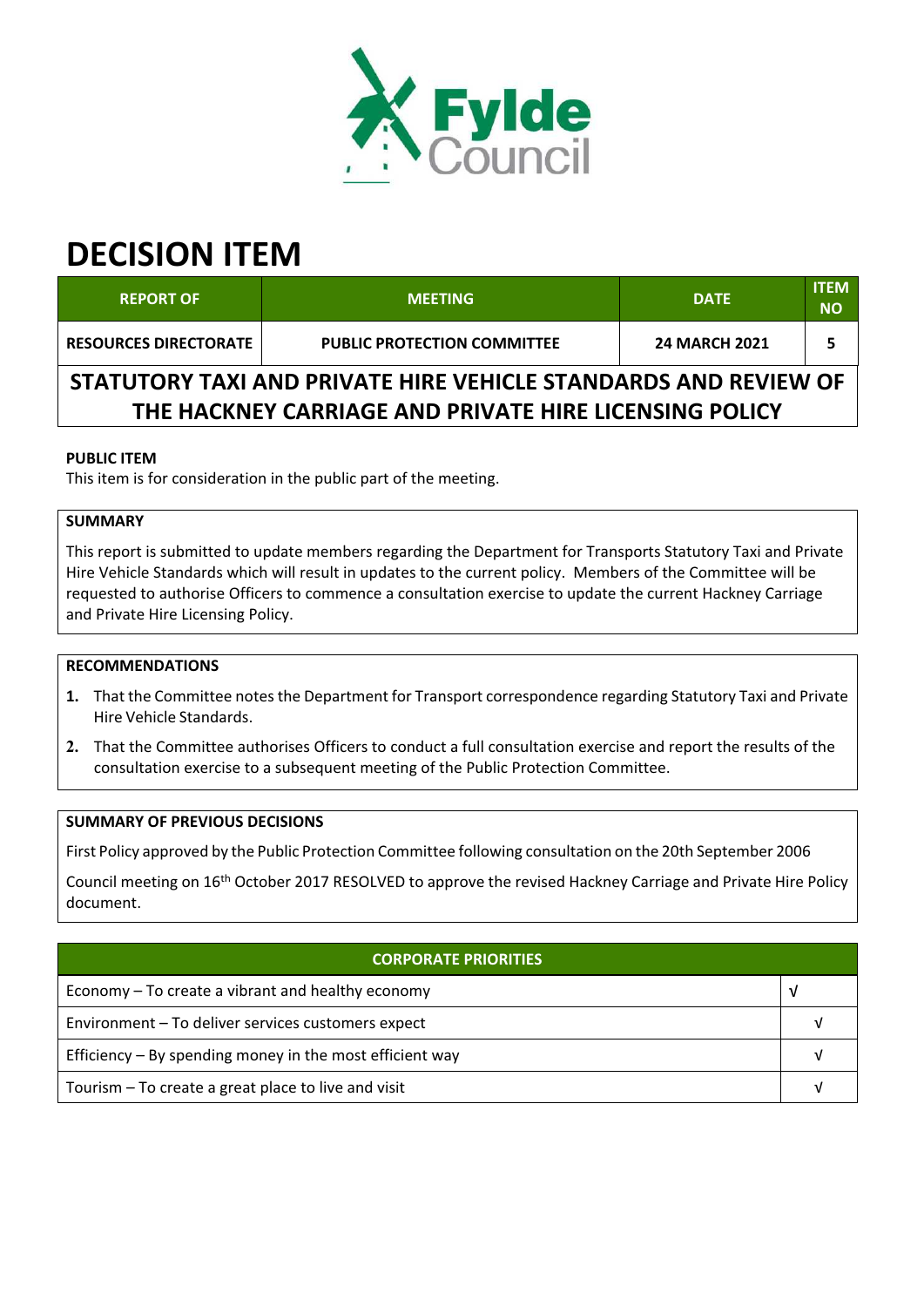#### **REPORT**

- 1. During the summer of 2020, the Secretary of State for Transport published the Statutory Taxi and Private Hire Vehicle Standards under section 177(1) of the Policing and Crime Act 2017.
- 2. Section 177(4) of the Policing and Crime Act 2017 requires licensing authorities to have regard to the contents of the document when setting, implementing, and reviewing policies and practices that underpin local taxi and private hire licensing regimes.
- 3. Fylde Council currently apply a number of the standards in the current Hackney Carriage and Private Hire Licensing Policy, but some areas require further clarification and amendment, such as in relation to background checks via the Disclosure and Barring Service.
- 4. The Secretary of State indicated that Licensing Authorities are expected to implement these measures as soon as possible and that the Department for Transport will closely monitor progress, work with authorities not meeting their responsibilities and look to introduce legislation if licensing authoritiesfail to adopt the standards and update their operations. It should be noted that the statutory standards carry significant weight and the recommendations contained in the document should be implemented unless there is a compelling local reason not to.
- 5. Officer have therefore prepared a summary of the proposals and any required alterations which may be seen at appendix 1. These will require updates to the Policy, which is currently due for renewal and as such, an updated Policy has been prepared for consultation at appendix 2.
- 6. Members are therefore requested to consider the information from the Department for Transport and consider instructing officersto undertake a consultation exercise to review the existing Policy.

| <b>IMPLICATIONS</b>                     |                                                             |  |  |  |
|-----------------------------------------|-------------------------------------------------------------|--|--|--|
| Finance                                 | There are no implications arising directly from the report. |  |  |  |
| Legal                                   | There are no implications arising directly from the report. |  |  |  |
| <b>Community Safety</b>                 | There are no implications arising directly from the report. |  |  |  |
| Human Rights and Equalities             | There are no implications arising directly from the report. |  |  |  |
| Sustainability and Environmental Impact | There are no implications arising directly from the report. |  |  |  |
| Health & Safety and Risk Management     | There are no implications arising directly from the report. |  |  |  |

| <b>LEAD AUTHOR</b> | <b>CONTACT DETAILS</b>                                                           |                    |
|--------------------|----------------------------------------------------------------------------------|--------------------|
| Chris Hambly       | mailto:Chris.hambly@fylde.gov.uk<br>Chris.hambly@fylde.gov.uk & Tel 01253 658422 | 23rd February 2021 |

| <b>BACKGROUND PAPERS</b>                                                         |      |                                                                                                                                                                                                                                              |  |  |
|----------------------------------------------------------------------------------|------|----------------------------------------------------------------------------------------------------------------------------------------------------------------------------------------------------------------------------------------------|--|--|
| Name of document                                                                 | Date | Where available for inspection                                                                                                                                                                                                               |  |  |
| Hackney Carriage and Private<br><b>Hire Licensing Policy</b>                     | 2017 | https://new.fylde.gov.uk/business/licensing/taxi-<br>licensing/hackney-carriage-and-private-hire-licensing-<br>policy/https://new.fylde.gov.uk/business/licensing/taxi-<br>licensing/hackney-carriage-and-private-hire-licensing-<br>policy/ |  |  |
| Department for Transport<br>Statutory taxi and private hire<br>vehicle standards | 2020 | https://www.gov.uk/government/publications/statutory-<br>taxi-and-private-hire-vehicle-standards                                                                                                                                             |  |  |